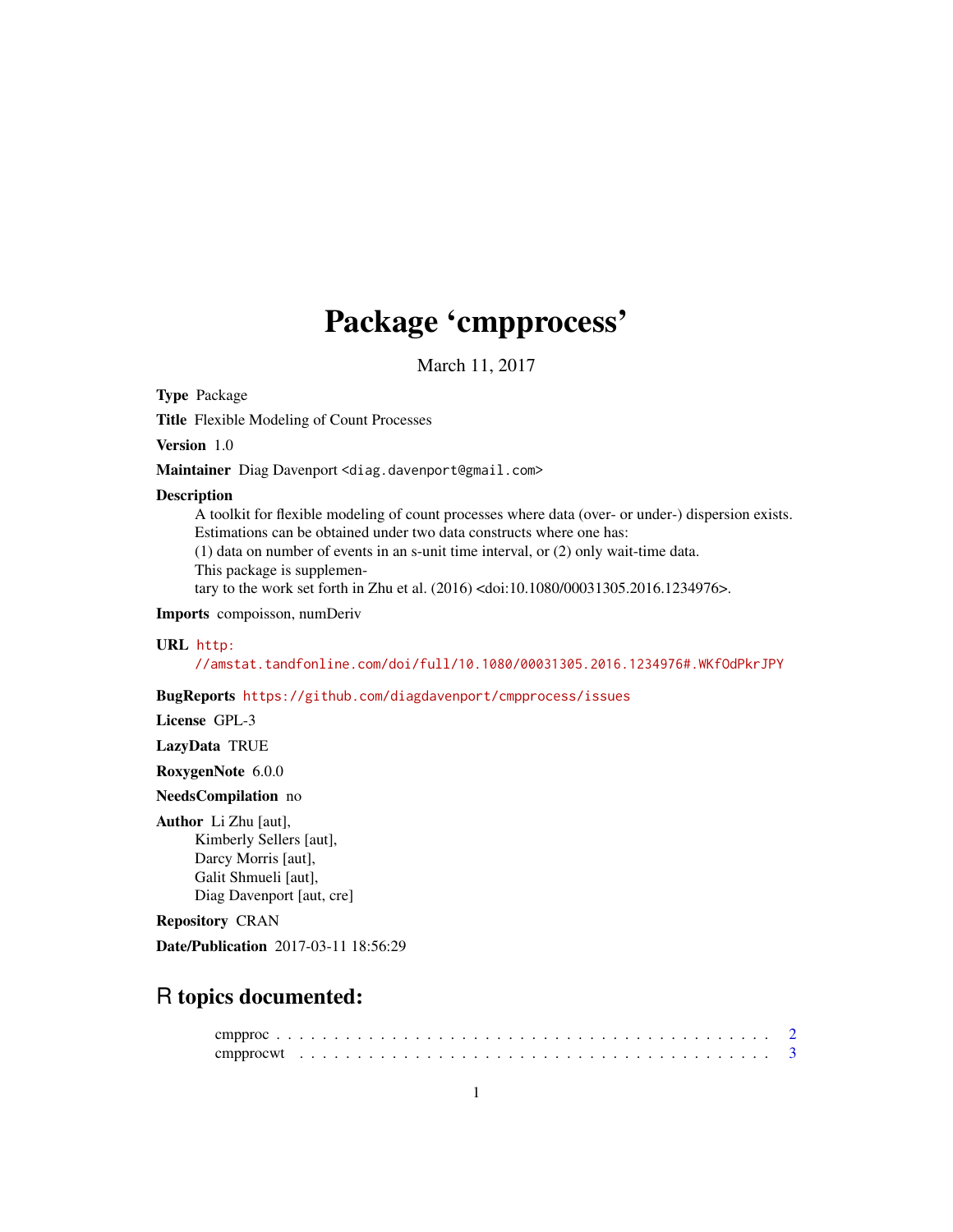#### <span id="page-1-0"></span>2 cmpprocesses and the contract of the contract of the contract of the contract of the contract of the contract of the contract of the contract of the contract of the contract of the contract of the contract of the contrac

| Index |  |  |  |  |  |  |  |  |  |  |  |  |  |  |  |  |  |  |  |  |  |
|-------|--|--|--|--|--|--|--|--|--|--|--|--|--|--|--|--|--|--|--|--|--|

cmpproc *COM Poisson Process Parameter Estimation.*

#### Description

cmpproc computes the maximum likelihood estimates of a COM-Poisson process for given count data.

#### Usage

 $cmpproc(counts, s = 1, h.out = FALSE)$ 

#### Arguments

| counts | A vector (-like object) of counts.                                                                                                                                                                      |
|--------|---------------------------------------------------------------------------------------------------------------------------------------------------------------------------------------------------------|
| S      | The time interval corresponding to the levels of the counts vector.                                                                                                                                     |
| h.out  | A boolean indicating if the information matrix and associated standard errors<br>are returned. This can have a significant impact on processing time and should<br>be left at the default unless needed |

#### Value

cmpproc will return a list of seven elements: [1] se (Standard errors), [2] H (Information matrix), [3] lambda, [4] nu, [5] Z, [6] ll (Log likelihood), and [7] aic.

#### Examples

```
## Standard usage
data(floodcount)
cmpproc(floodcount$Counts)
```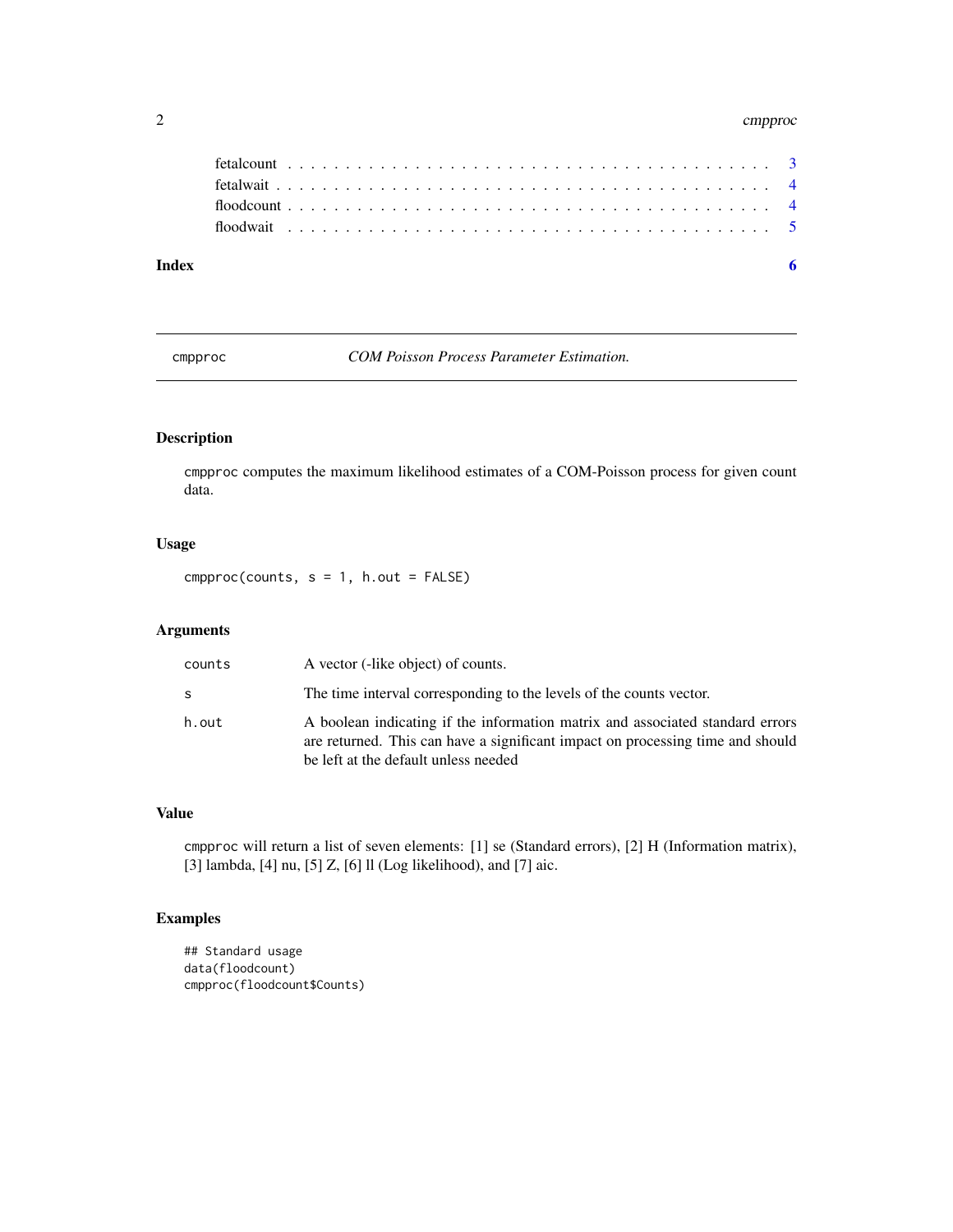<span id="page-2-0"></span>

#### Description

cmpprocwt computes the maximum likelihood estimates of a COM-Poisson process for given wait time data

#### Usage

```
cmpprocwt(dispersion, t)
```
#### Arguments

| dispersion | Ratio between the mean and variance of the process |
|------------|----------------------------------------------------|
|            | A vector (like object) of wait times               |

#### Value

cmpprocwt will return a list of three elements: [1] lambda, [2] nu, and [3] convergence

#### Examples

```
## Standard use
data(floodcount)
cmpprocwt(.8 , mean(floodwait$WT))
```
fetalcount *Fetal lamb movements*

#### Description

Number of movements by a fetal lamb observed by ultrasound and counted in successive 5-second intervals

#### Usage

fetalcount

#### Format

A dataframe with 224 rows and 1 variable

Counts Number of movements, note that the variance is 0.693 and the mean is 0.382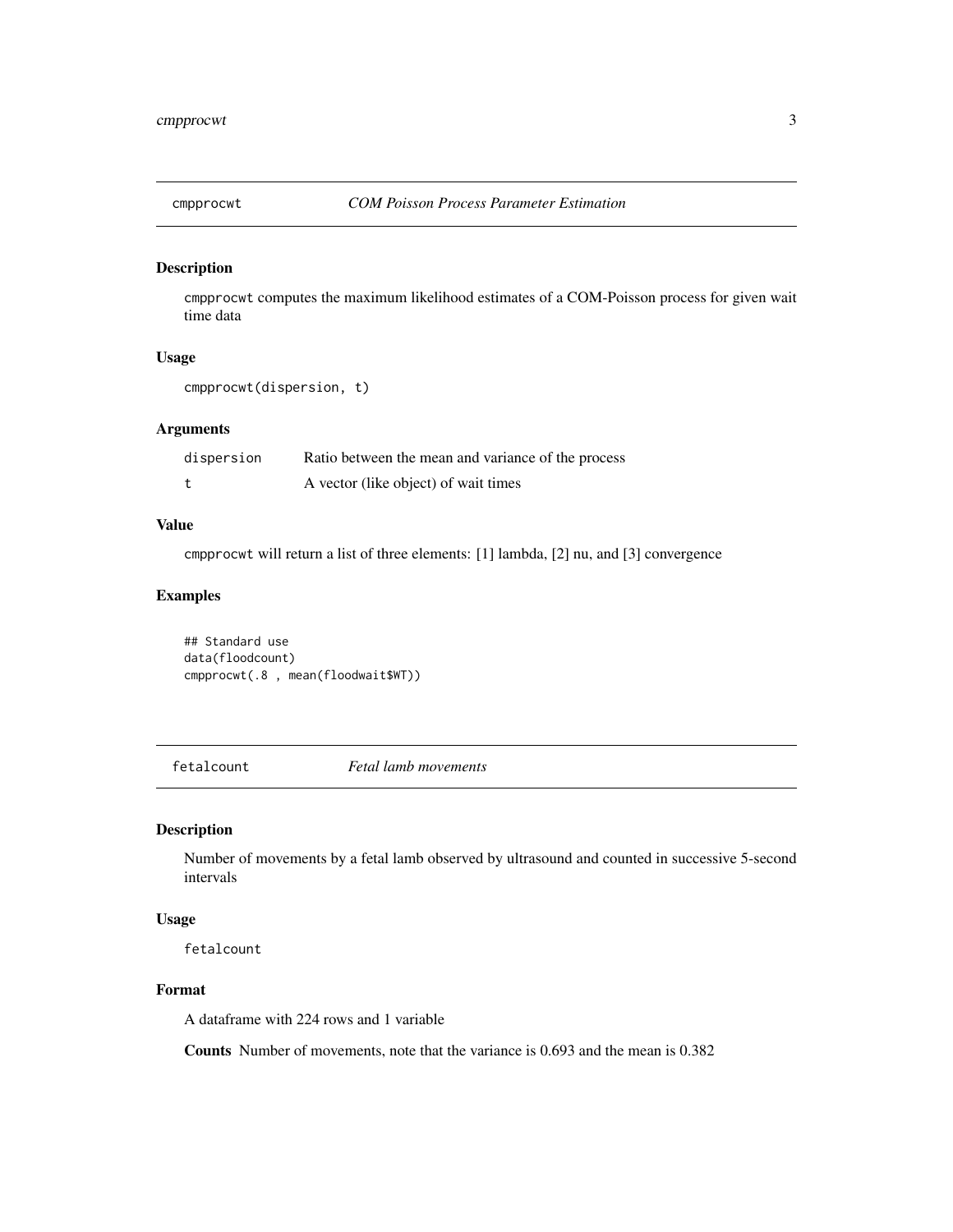#### <span id="page-3-0"></span>Source

(Guttorp , 1995)

#### fetalwait *Fetal lamb movement wait times*

#### Description

Time between movements by a fetal lamb observed by ultrasound

#### Usage

fetalwait

#### Format

A dataframe with 58 rows and 1 variable

WT Number of 5-second intervals between fetal movements

floodcount *Rio Negro floods*

#### Description

Years of major floods between 1892-1992 (inclusive) on the Rio Negro River in Brazil description

#### Usage

floodcount

#### Format

A dataframe with 101 rows and 2 variables:

Year Year of reference

Counts Count of floods in a given year, note that the variance is 0.166 and the mean is 0.208

#### Source

(Guttorp, 1995) See Brillinger, 1995 for full dataset.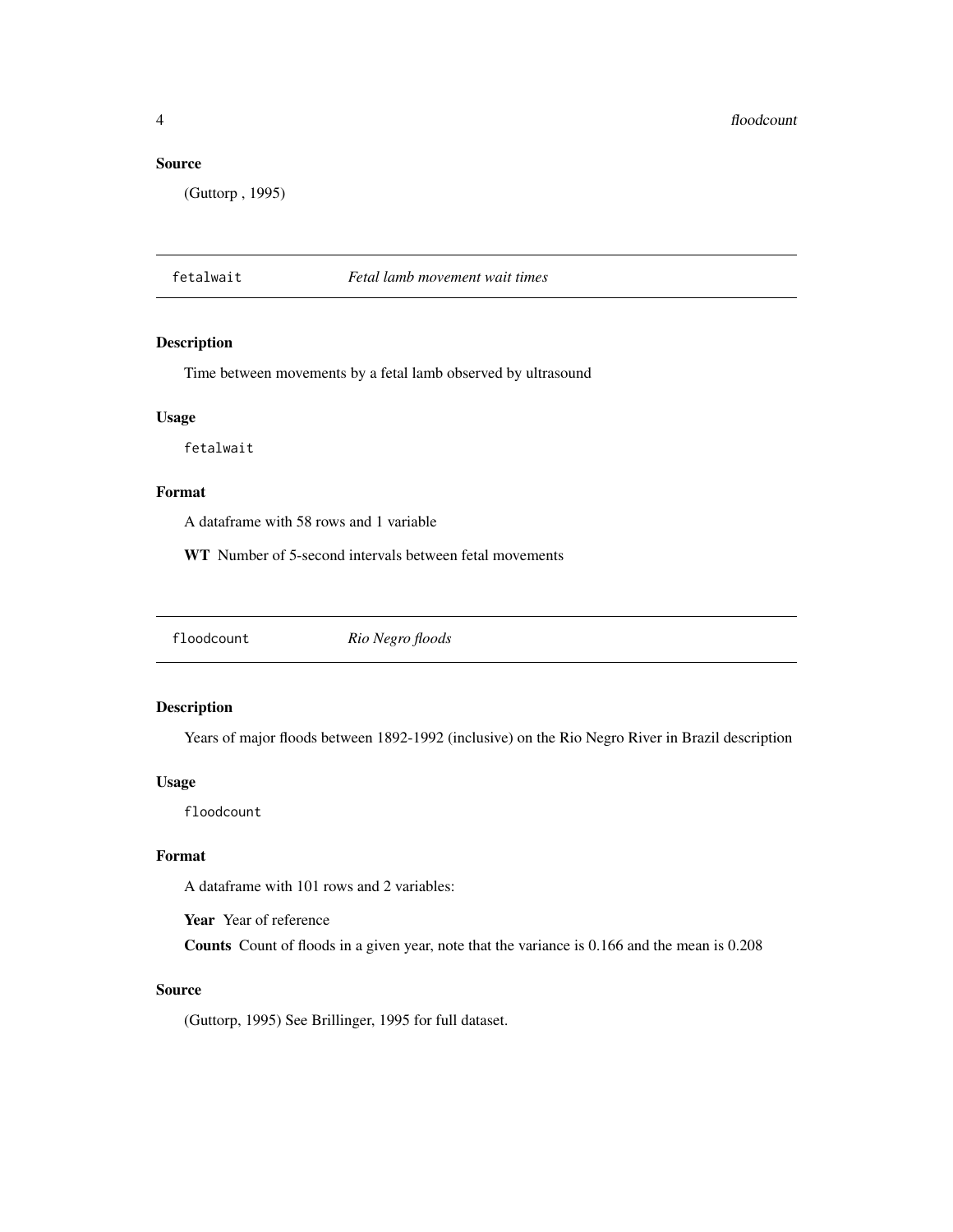<span id="page-4-0"></span>

#### Description

Time between major floods between 1892-1992 (inclusive) on the Rio Negro River in Brazil

#### Usage

floodwait

#### Format

A dataframe with 20 rows and 1 variable:

WT Number of years between floods

#### Source

Wait time data were derived from Guttorp, 1995.